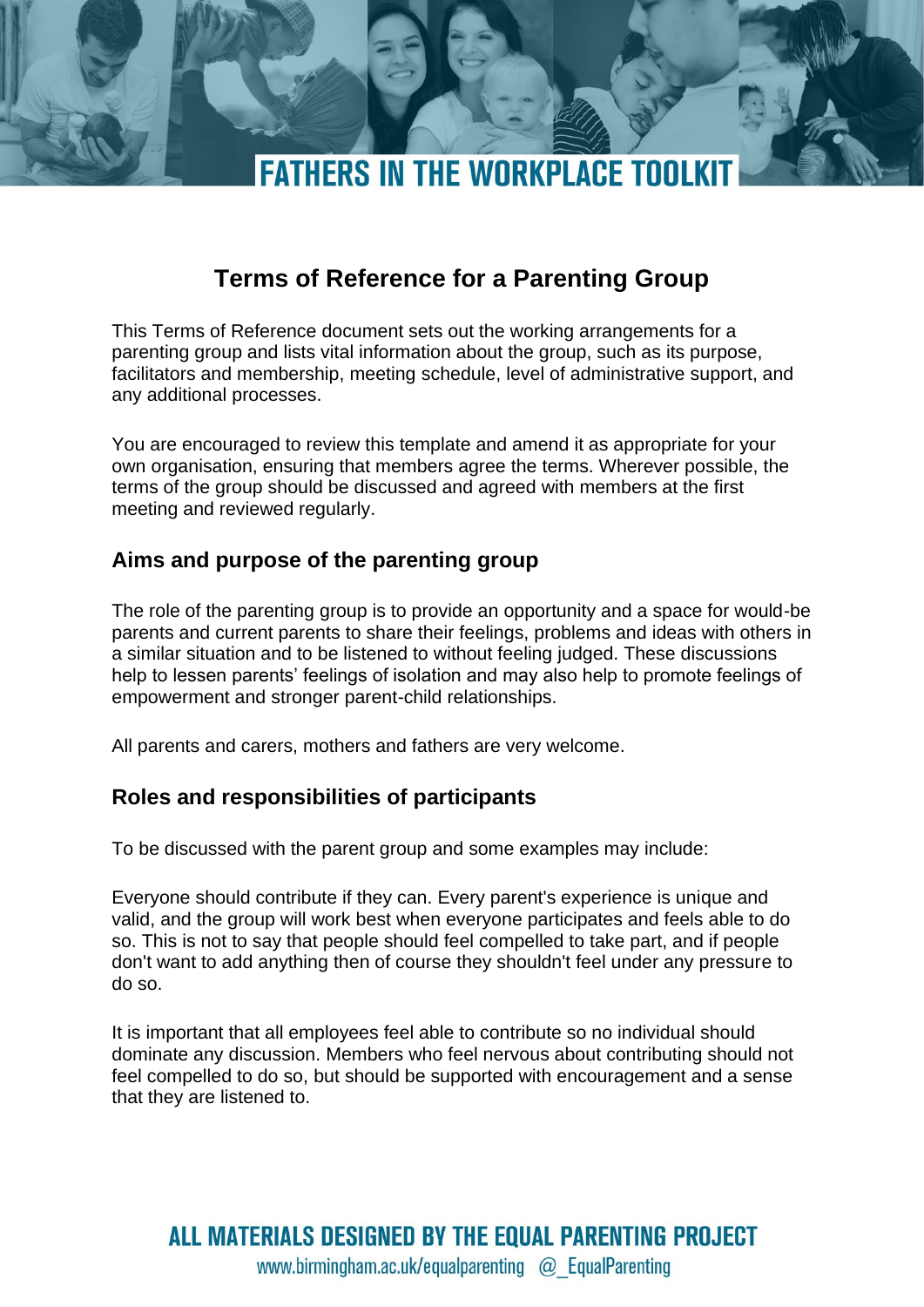# **FATHERS IN THE WORKPLACE TOOLK**

Parenting is an area where there are lots of different points of view, experiences and beliefs. It is also an arena where people can feel anxious about being judged. The group setting will be one where everyone's point of view will be respected and taken seriously.

Strive for open and honest discussions about life as new parents, listen to different points of view and explore various options and solutions.

All members should be on time for each meeting and ensure that confidentiality of all information in meetings is guaranteed and not shared outside of the group without the agreement of the group. The group should agree on the level of confidentiality they are most comfortable with.

The group will be consulted on a three monthly-basis about how they feel the group is going, and whether these Terms of Reference need to be reviewed.

**If managers or human resource officers are to be in the parenting group,**  participants of the parenting group should be made aware that Human Resource managers are participating in the discussion and may seek feedback on behalf of the organisation. Any feedback provided by a participant should be treated as anonymous by the Manager or Human Resource officer.

#### **Roles and responsibilities of facilitator**

The facilitator should make clear what the expectations of the parenting group are for new members and in particular, what the expectations are with reference to topics of discussion so that parents participating are aware of how to contribute.

For face to face meetings, the facilitator should make sure that only one person speaks at the same time and prevent "side conversations" breaking out. If necessary, use techniques such as a "speaking token" where only the person holding the token is to speak at any given moment.

The facilitator should monitor who is speaking and make some that everyone has an equal opportunity to contribute.

The facilitator will monitor discussion and ensure that all participants are participating in a respectful manner.